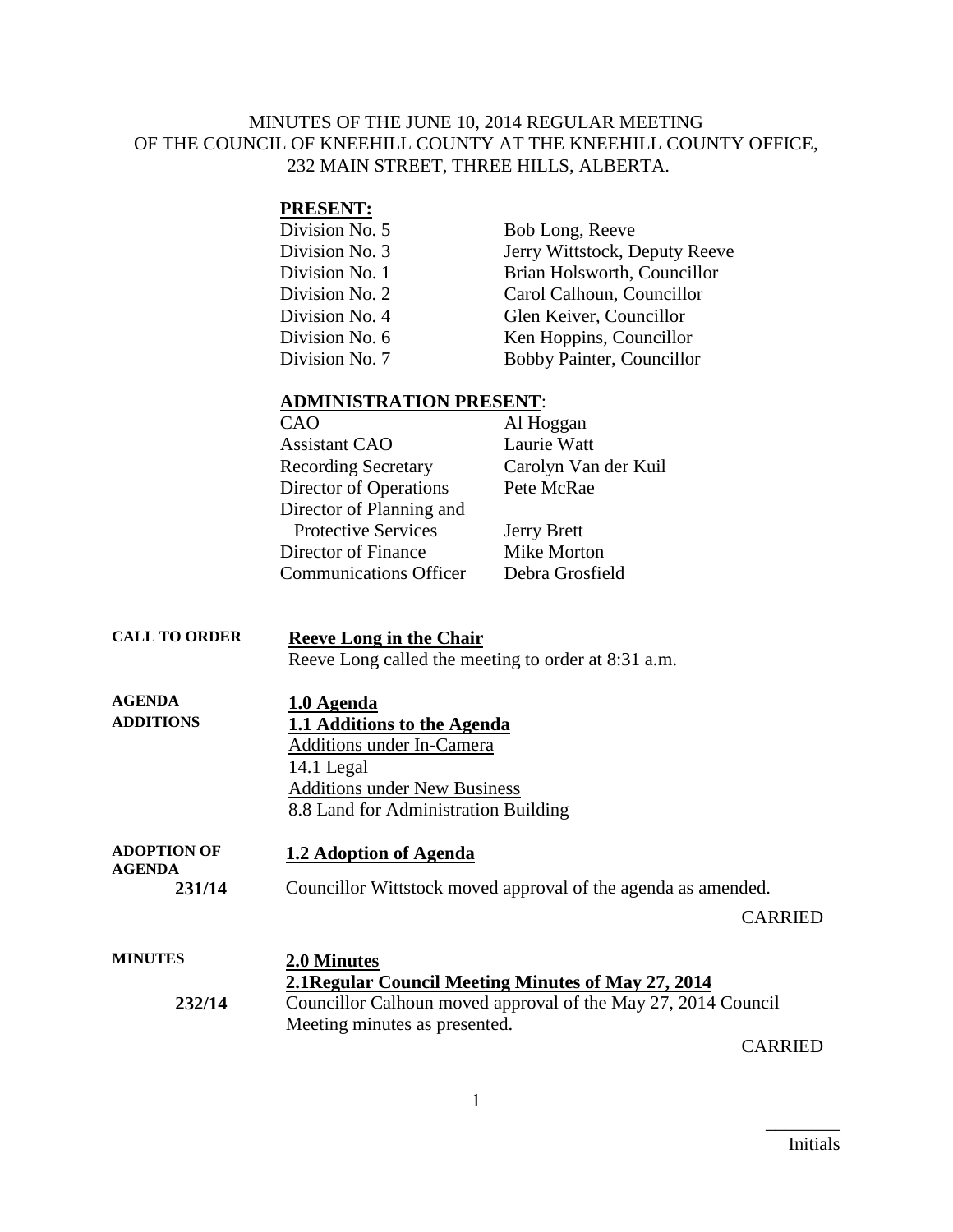# COUNCIL MINUTES OF JUNE 10, 2014

| <b>OPERATIONS</b>         | <b>4.0 Operations</b>                                                                                                           |
|---------------------------|---------------------------------------------------------------------------------------------------------------------------------|
| <b>OPER SUMMARY</b>       | <b>4.1 Operations Summary</b>                                                                                                   |
| 233/14                    | Councillor Holsworth moved that Council receive the Operations                                                                  |
|                           | Report as presented.                                                                                                            |
|                           | <b>CARRIED</b>                                                                                                                  |
|                           |                                                                                                                                 |
| <b>FINANCE</b>            | 5.0 Finance                                                                                                                     |
| <b>POLICY #16-1</b>       | 5.1 Policy #16-1 Finance- Reserves Policy                                                                                       |
|                           | Debi Moon, reporter for the Capital, entered the meeting at 8:45 a.m.                                                           |
|                           |                                                                                                                                 |
| 234/14                    | Councillor Holsworth moved that Council approve Policy 16-1,                                                                    |
|                           | Finance Reserves Policy as amended.                                                                                             |
|                           | <b>CARRIED</b>                                                                                                                  |
|                           |                                                                                                                                 |
| <b>IN-CAMERA</b>          | 14.0 In-Camera                                                                                                                  |
| 235/14                    | Councillor Holsworth moved that Council go into In-Camera at 9:01                                                               |
|                           | a.m.<br><b>CARRIED</b>                                                                                                          |
|                           |                                                                                                                                 |
|                           | Debi Moon left the meeting at 9:02 a.m.                                                                                         |
| 236/14                    |                                                                                                                                 |
|                           | Councillor Calhoun moved that Council go out of In-Camera at 9:32                                                               |
|                           | a.m.<br><b>CARRIED</b>                                                                                                          |
|                           |                                                                                                                                 |
| <b>PLAN &amp; PROTECT</b> |                                                                                                                                 |
| <b>BADLANDS</b>           | <b>6.0 Planning and Protective Services</b><br><b>6.1 Badlands Motorsports Resort Transportation Impact</b>                     |
| <b>MOTORSPORTS</b>        | <u>Assessment</u>                                                                                                               |
| 237/14                    |                                                                                                                                 |
|                           | Councillor Hoppins moved that Kneehill County Council receive the                                                               |
|                           | <b>Badlands Motorsports Resort Transportation Impact Assessment</b>                                                             |
|                           | Report as information.                                                                                                          |
|                           | <b>CARRIED</b>                                                                                                                  |
|                           | The meeting recessed from 9:33 a.m. to 9:46 a.m.                                                                                |
|                           |                                                                                                                                 |
|                           | Debi Moon, Shelley Jackson, Director of FCSS and Michelle Toombs,<br>Marigold Library Systems CEO were present when the meeting |
|                           | reconvened.                                                                                                                     |
|                           |                                                                                                                                 |
| <b>DELEGATIONS</b>        | <b>3.0 Delegations</b>                                                                                                          |
| <b>FCSS</b>               | 3.1 Kneehill Regional Family & Community Support Services                                                                       |
|                           | <u>(FCSS) – Shelley Jackson- 9:30 a.m.</u>                                                                                      |
|                           | Shelley Jackson, Kneehill Regional FCSS Director presented                                                                      |
|                           |                                                                                                                                 |
|                           | highlights, short term outcomes, outputs and financial summary of the                                                           |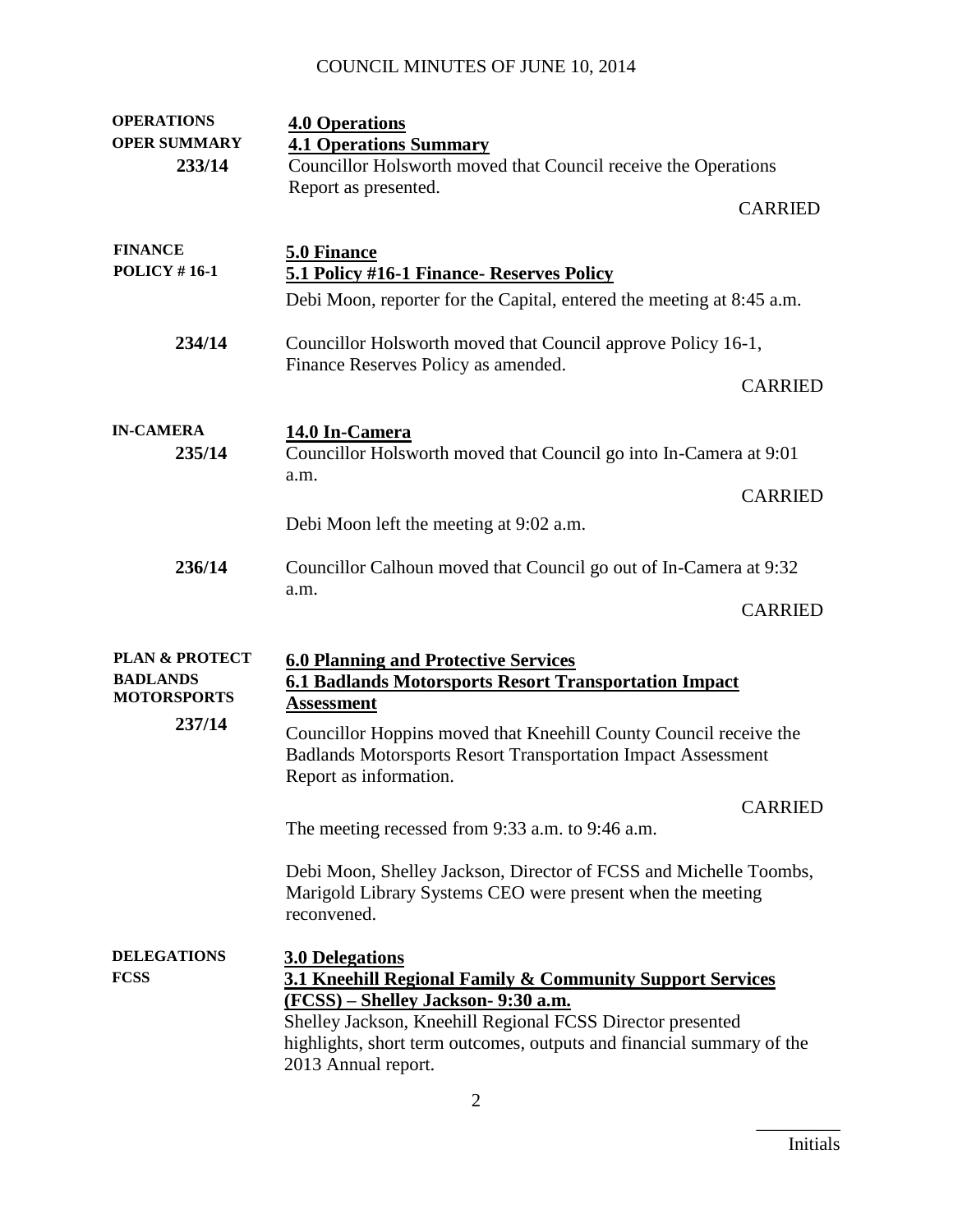| 238/14                                                             | Councillor Calhoun moved to direct administration to send a letter to<br>the Minister of Human Services regarding Family & Community<br>Support Services (FCSS) funding and request a meeting with the<br>Minister at the Fall AAMDC Convention.<br><b>CARRIED</b>                |
|--------------------------------------------------------------------|-----------------------------------------------------------------------------------------------------------------------------------------------------------------------------------------------------------------------------------------------------------------------------------|
|                                                                    | Shelley Jackson left the meeting at 10:15 a.m.                                                                                                                                                                                                                                    |
| <b>MARIGOLD</b><br><b>LIBRARY</b>                                  | <u> 3.2 Marigold Library – Michelle Toombs- 10:00 a.m.</u>                                                                                                                                                                                                                        |
|                                                                    | Michelle Toombs, Marigold Library CEO provided Council with an<br>update on the Marigold Library's expanded services.                                                                                                                                                             |
|                                                                    | The meeting recessed from $10:43$ a.m. to $10:53$ a.m.                                                                                                                                                                                                                            |
|                                                                    | Michelle Toombs was not present and Una Erickson was present when<br>the meeting reconvened.                                                                                                                                                                                      |
| <b>KHILL HEALTH &amp;</b><br>WELLNESS                              | 3.3 Kneehill Health and Wellness- Una Erickson- 10:30 a.m.                                                                                                                                                                                                                        |
|                                                                    | Una Erickson, Chair of the Kneehill Area Wellness Centre Society<br>provided Council with an overview of the Kneehill Area Wellness<br>Centre Program within Kneehill County and in particular within the<br>Village of Linden and the closing of that facility on June 30, 2014. |
|                                                                    | Una Erickson left the meeting at 11:04 a.m.                                                                                                                                                                                                                                       |
| <b>NEW BUSINESS</b><br><b>KNEEHILL REGION</b><br><b>GOLF TOURN</b> | <b>8.0 New Business</b><br><b>8.1 Kneehill Regional Golf Tournament</b>                                                                                                                                                                                                           |
| 239/14                                                             | Councillor Wittstock moved that Council authorize the attendance of<br>Council and Management to the Kneehill Regional Golf Tournament<br>held at the Trochu Golf and Country Club on Friday, June 27, 2014.<br><b>CARRIED</b>                                                    |
| <b>CARBON REQUEST</b><br>240/14                                    | <b>8.2 Village of Carbon's Request for Gravel</b><br>Councillor Holsworth moved that Council receive the Village of<br>Carbon's request for gravel as information.                                                                                                                |
|                                                                    | <b>CARRIED</b>                                                                                                                                                                                                                                                                    |
| <b>CAAMDC GOLF</b><br>241/14                                       | <b>8.3 2014 CAAMDC Golf Tournament</b><br>Councillor Calhoun moved that Council direct administration to send<br>notice to cancel the 2014 CAAMDC Golf Tournament.                                                                                                                |

CARRIED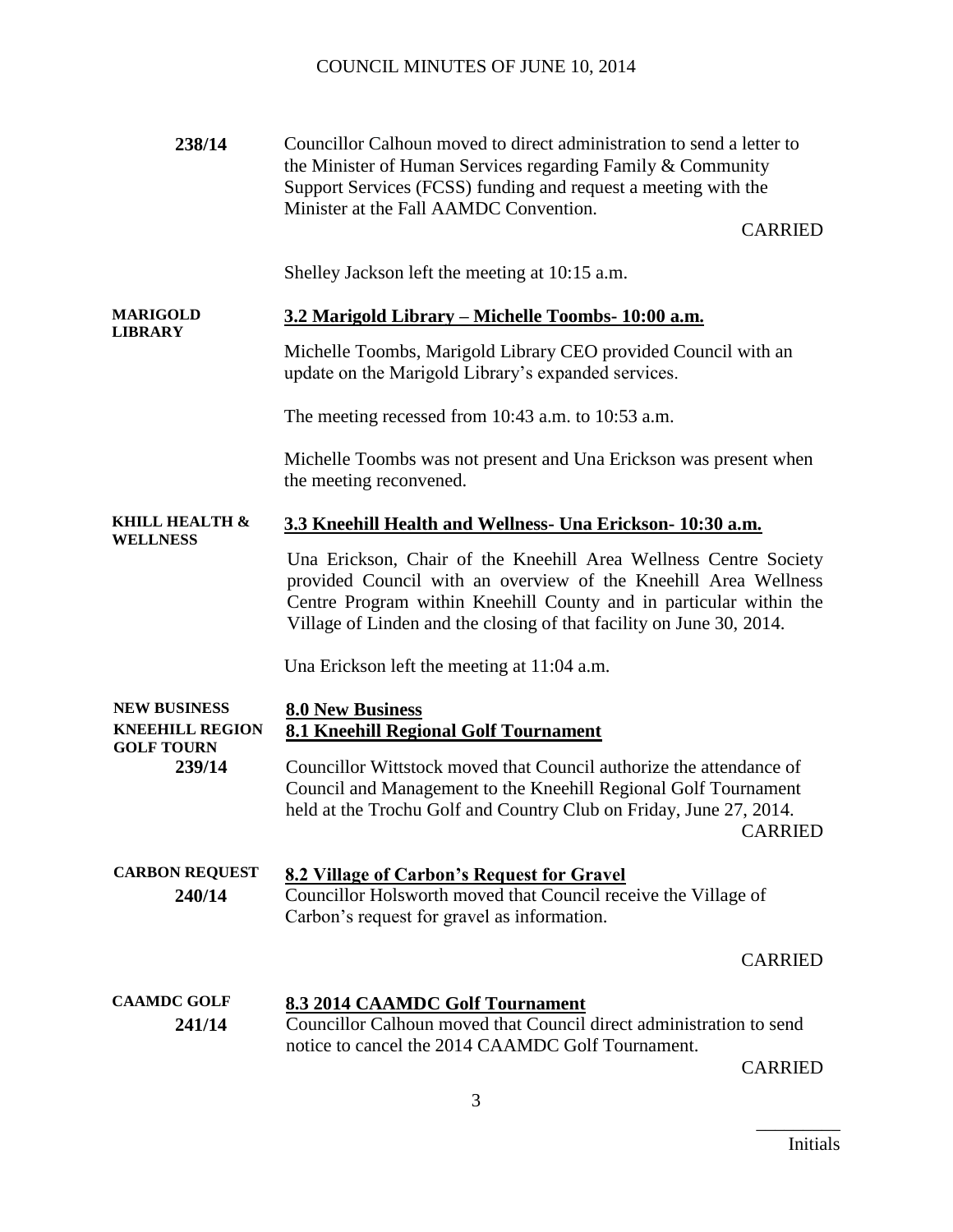# COUNCIL MINUTES OF JUNE 10, 2014

| <b>STRATEGIC PLAN</b><br>242/14                                  | 8.4 2014 Strategic Plan<br>Councillor Holsworth moved that Council approve the Strategic<br>Planning date for August 21 and 22nd in Three Hills and that<br>administration be directed to complete all necessary arrangements for<br>this scheduled meeting.<br><b>CARRIED</b>                                    |  |
|------------------------------------------------------------------|-------------------------------------------------------------------------------------------------------------------------------------------------------------------------------------------------------------------------------------------------------------------------------------------------------------------|--|
| <b>COUNCIL AUGUST</b><br><b>DATES</b>                            | 8.5 August 2014 Meeting Dates                                                                                                                                                                                                                                                                                     |  |
| 243/14                                                           | Councillor Calhoun moved that Council authorizes the cancellation of<br>the August 19th Committee of Whole Meeting.<br><b>CARRIED</b>                                                                                                                                                                             |  |
| <b>FIRE &amp; AMB</b><br><b>APPRECIATE BBQ</b><br>244/14         | 8.6 Cost Share Request for the Annual Fire & Ambulance<br><b>Appreciation BBQ</b><br>Councillor Keiver moved that Council approve a donation of \$350 and<br>authorize attendance to the Annual Fire and Ambulance Appreciation<br>Barbeque being held on Wednesday, June 18th, 2014 in Linden.<br><b>CARRIED</b> |  |
| <b>RATE PAYER MTG</b><br><b>PUBLICATION</b><br>245/14            | <b>8.7 Ratepayer Meeting Publication</b><br>Councillor Hoppins moved that Council approve the Ratepayer<br>Meeting Publication.<br><b>CARRIED</b>                                                                                                                                                                 |  |
|                                                                  | <b>8.8 Land for Administration Building</b><br>Discussion on weed control at the new Administration Building<br>location.                                                                                                                                                                                         |  |
| <b>COUNCIL REPORTS</b><br><b>COMM ACTION</b><br><b>COMMITTEE</b> | <b>10.0 Council and Committee Reports</b><br><b>10.1 Community Action Committee-</b> A written report was submitted by<br>Councillor Hoppins on the meeting he attended on May 22, 2014.                                                                                                                          |  |
| <b>COM FUTURES</b>                                               | <b>10.2 Community Futures-</b> Verbal report was presented from Councillor<br>Keiver on the meeting he attended on June 5, 2014.                                                                                                                                                                                  |  |
|                                                                  | Debi Moon left the meeting at 11:47 a.m.                                                                                                                                                                                                                                                                          |  |
| 246/14                                                           | Councillor Wittstock moved that Council receive the Council and<br>Committee reports as presented.<br><b>CARRIED</b>                                                                                                                                                                                              |  |